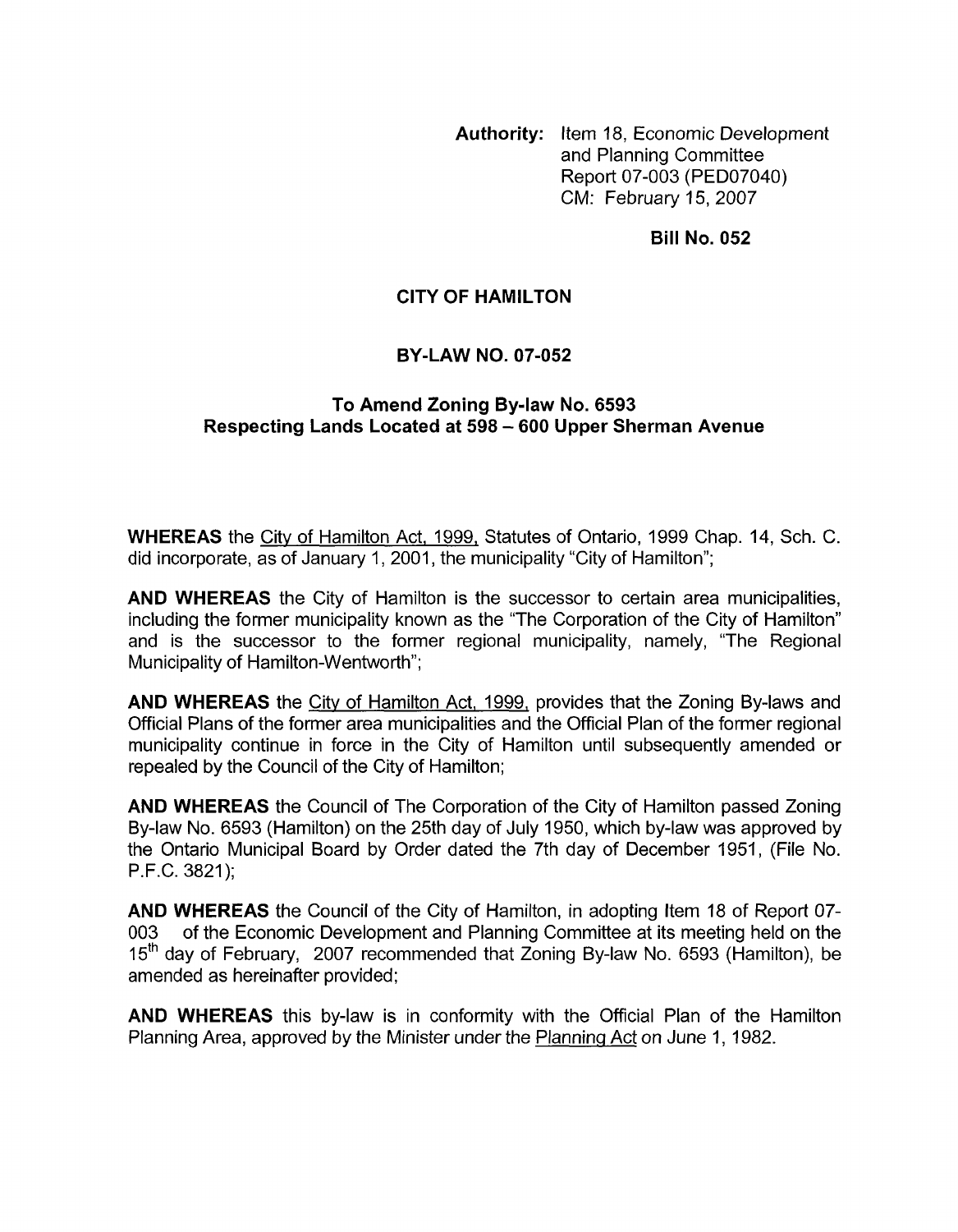**NOW THEREFORE** the Council of the City of Hamilton enacts as follows:

- 1. That Sheet Nos. E-25 and E-26 of the District Maps, appended to and forming part of By-law No. 6593 (Hamilton), are hereby amended by:
	- a) changing **Block** "I" from the "H" (Community Shopping and Commercial, etc.) District to the "H/S-1572" (Community Shopping and Commercial, etc.) District, Modified:
	- b) changing **Block "2"** from the "C" (Urban Protected Residential, etc.) District to the "C/S-I 572" (Urban Protected Residential, etc.) District, Modified; and,
	- c) changing **Block "3"** from the "DE" (Low Density Multiples) District to the "C/S-1 572" (Urban Protected Residential, etc.) District, Modified;

the extent and boundaries of which are shown on a plan hereto annexed as Schedule "A'.

- 2. That notwithstanding any provision to the contrary of Zoning By-law No. 6593, the "H" (Community Shopping and Commercial, etc.) District regulations as contained in Section 14 and the parking regulations as contained in Section 18A of Zoning By-law No. 6593, be modified for Block "I" as described in Section 1 of this By-law to include the following special requirements:
	- a) A minimum lot width of 8.8 metres shall be provided and maintained.
	- b) A minimum lot area of 310 square metres shall be provided and maintained.
	- c) For the building, accessory structure and parking areas existing on the date of the passing of this by-law, being the  $15<sup>th</sup>$  day of February, 2007, the following shall apply:
		- $\mathbf{i}$ A minimum front yard setback of 5.5 metres to the building.
		- ii) A minimum southerly side yard setback of 0.0 metres to the window wells and the building.
		- iii) A minimum northerly side yard setback to the building of 0.1 metres.
		- iv) No landscaping shall be required.
		- v) A minimum rear yard setback of 0.0 metres to the accessory structure.
		- vi) A minimum northerly side yard setback of 0.0 metres to the accessory structure.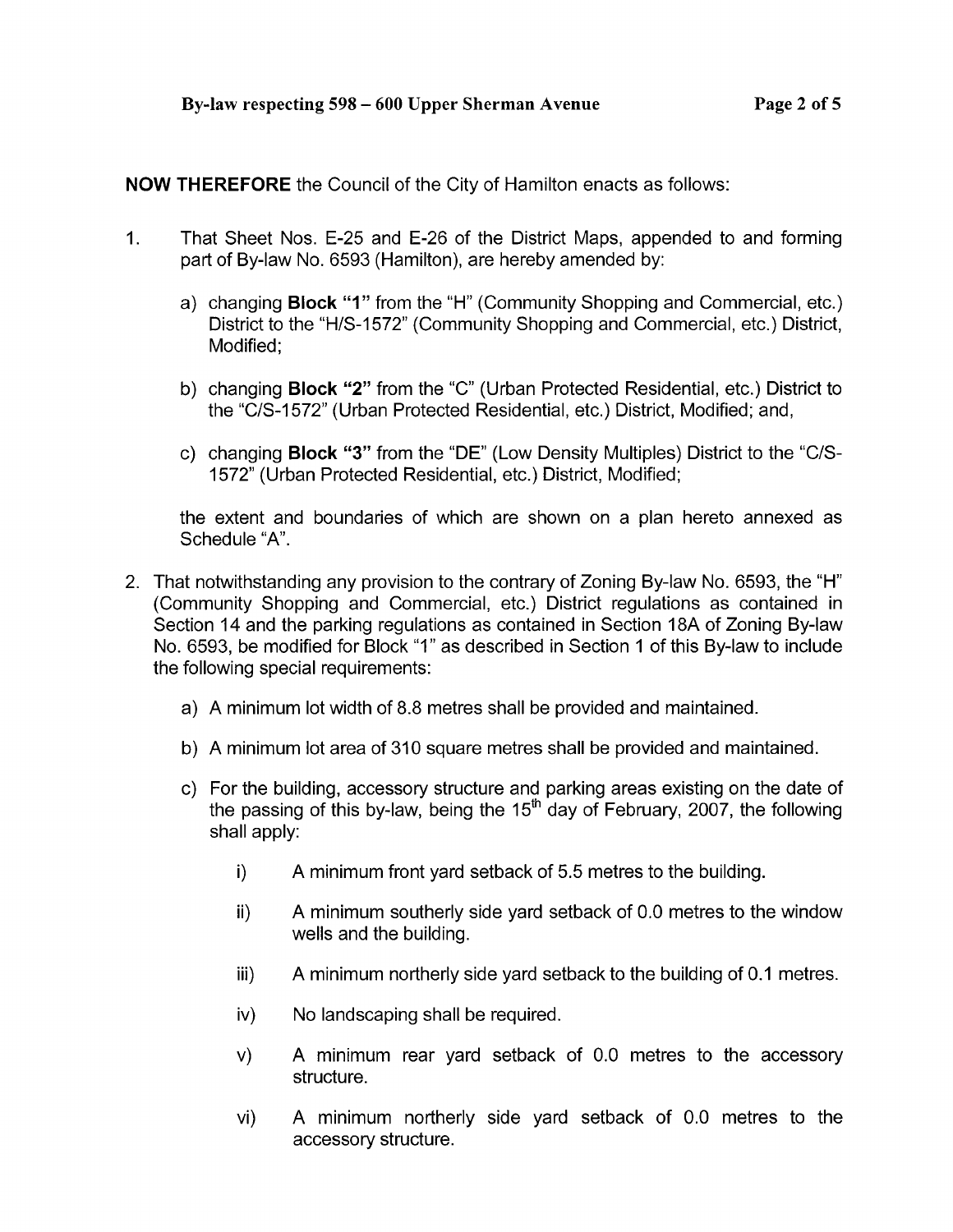### **By-law respecting 598** - **600 Upper Sherman Avenue Page 3 of 5**

- vii) Four parking spaces shall be provided and maintained within the rear yard of the building, for the uses on Blocks "2" and "3" as described in Section 1 of this by-law.
- viii) The parking areas shall be deemed to comply with the requirements of Section 18A of By-law No. 6593 with respect to the parking stall size, manoeuvring and aisle way width.
- ix) Parking for the permitted uses may be provided on Blocks "2" and "3" as described in Section 1 of this by-law.
- x) A two-way driveway access having a minimum width of 2.4 metres may be provided from Upper Sherman Avenue through Block "2" as described in Section 1 of this by-law.
- xi) No landscape strip or planting strip containing a visual barrier shall be required to be provided.
- 3. That notwithstanding any provision to the contrary of Zoning By-law No. 6593, the "C" (Urban Protected Residential, etc.) District regulations as contained in Section 9 and the parking regulations as contained in Section 18A of Zoning By-law No. 6593, be modified for Blocks "2" and "3" as described in Section 1 of this By-law, to include the following special requirements for the building and parking area existing on the date of the passing of this by-law, being the  $14<sup>th</sup>$  day of February, 2007:
	- a) A three family dwelling shall be permitted only within the existing building.
	- b) Four parking spaces located in the front yard shall be provided for the uses on Block"1" as described in Section 1 of this by-law.
	- c) The parking area shall be deemed to comply with the requirements of Section 18A of this by-law with respect to the parking stall size and aisleway width.
	- d) A minimum northerly side yard setback of 1 .O metre to the building.
	- e) A minimum southerly side yard setback of 1 .O metre to the building.
	- f) A minimum rear yard setback of 2.2 metres to the building.
	- g) No landscape strip or planting strip containing a visual barrier shall be required.
	- h) A two-way access driveway having a minimum width of 2.4 metres shall be provided.
	- i) An access driveway for Block "I" as described in Section 1 of this by-law shall be provided.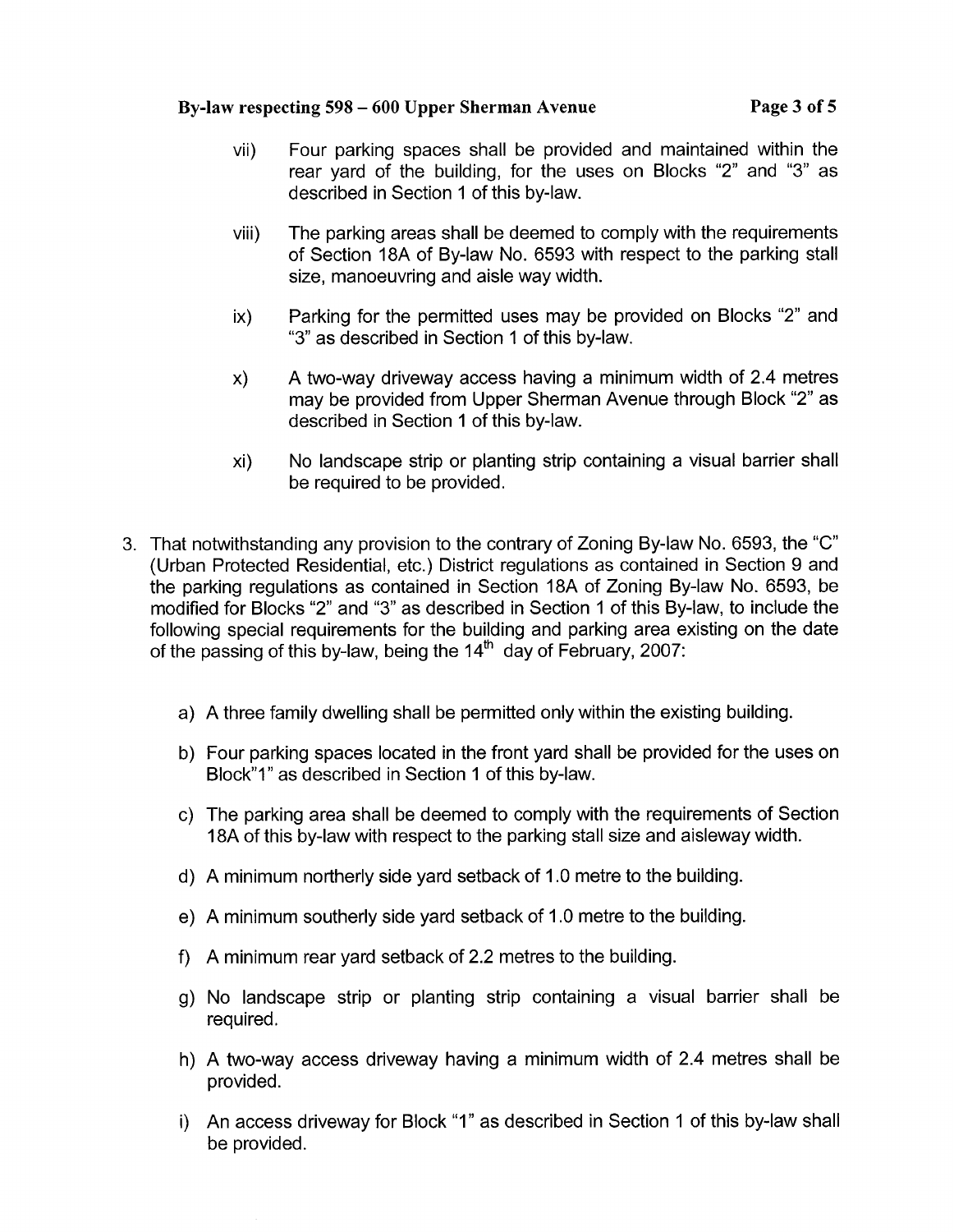# **By-law respecting 598** - **600 Upper Sherman Avenue Page 4 of 5**

- j) Parking for the permitted uses may be provided on Block "1" as described in Section 1 of this by-law.
- **4.** No building or structure shall be erected, altered, extended or enlarged, nor shall any building or structure or part thereof be used, nor shall any land be used, except in accordance with the "H" (Community Shopping and Commercial, etc.) District and the "C" (Urban Protected Residential, etc.) District provisions, subject to the special requirements referred to in Sections 2 and 3 of this By-law.
- 5. By-law No. 6593 (Hamilton) is amended by adding this by-law to Section 19B as Schedules S-1572.
- 6. Sheet Nos. W-25 and W-26 of the District Maps is amended by marking the lands referred in Section 1 of this by-law as S-1572.
- 7. The Clerk is hereby authorized and directed to proceed with the giving of notice of the passing of this by-law, in accordance with the Planning Act.

**PASSED and ENACTED** this15<sup>th</sup> day of February, 2007.

ergs

Fred Eisenberger Mayor **Clerk** 

evin C. Christenson

ZAR-06-59